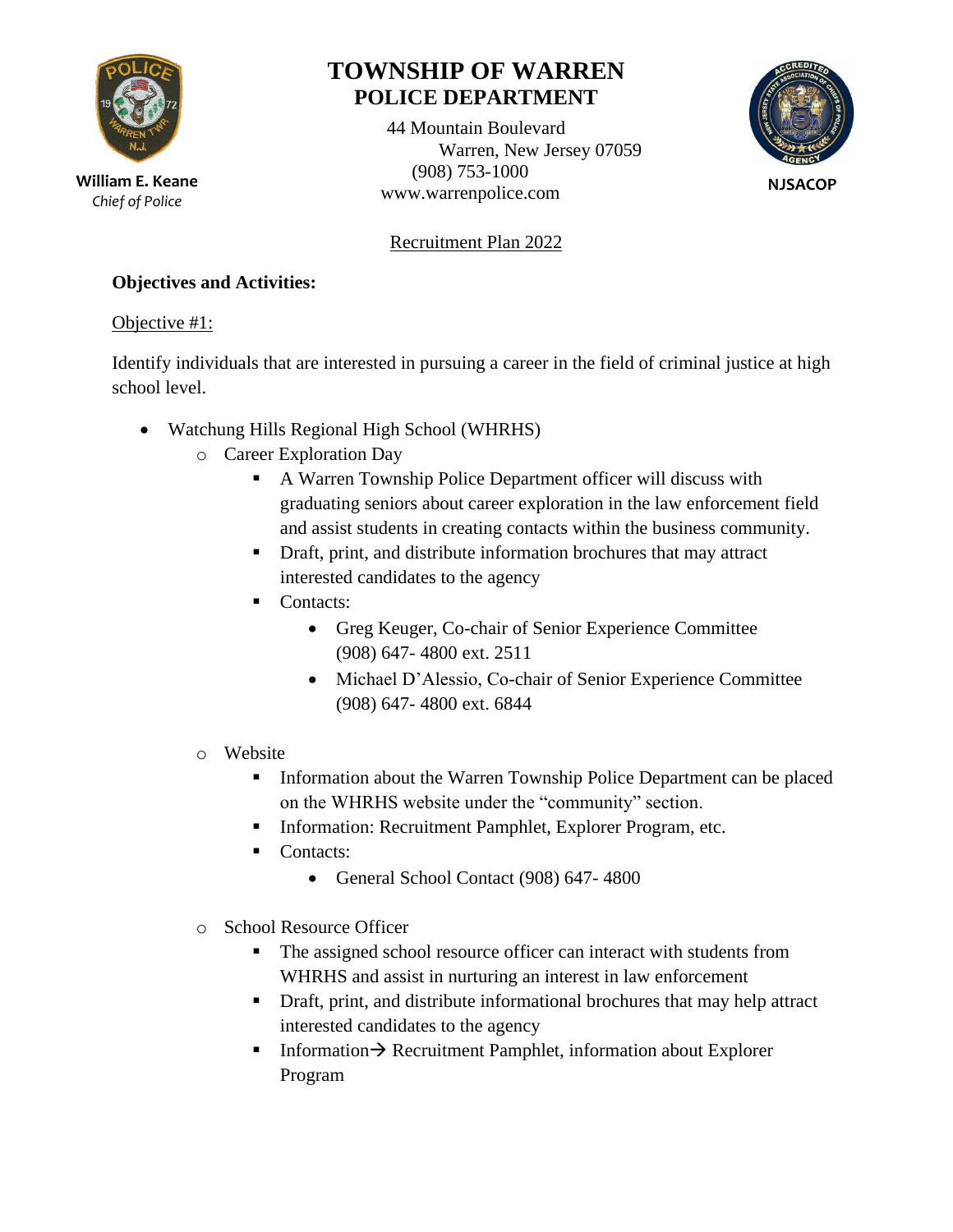

*Chief of Police*

#### Objective #2:

# **TOWNSHIP OF WARREN POLICE DEPARTMENT**

44 Mountain Boulevard Warren, New Jersey 07059 (908) 753-1000 William E. Keane<br>
Chief of Police<br>
Chief of Police



Identify and recruit underrepresented demographic groups interested in pursuing a career with the Warren Township Police Department. Based on the United States Census Bureau data, the Asian community is underrepresented within the Warren Township Police Department.

- Asian Community
	- o The Warren Township Police Department will reach out to New Jersey Asian American Law Enforcement Officers Association to distribute employment opportunities to the local Asian communities.
	- $\circ$  Information can be distributed to the public through recruitment/information pamphlets, tours, demonstrations, etc.

#### Objective #3

Identify and recruit qualified individuals (ages 20-35) interested in pursuing a career with the Warren Township Police Department.

- Warren Township EXPO
	- o The Warren Township Police Department can set up a recruitment/information table located at the entrance of the fair grounds. The table will allow officers to interact with community members immediately and inform them of current opportunities with the department. The recruitment/information table can be combined with the Warren Police Child ID table.
- Warren Township Police Department Open House
	- o The Warren Township Police Department can hold an open house for the public. This would serve as an opportunity for the public to learn more about the services and opportunities the police department has.
	- $\circ$  Information can be distributed to the public through recruitment/information pamphlets, tours, demonstrations, etc.